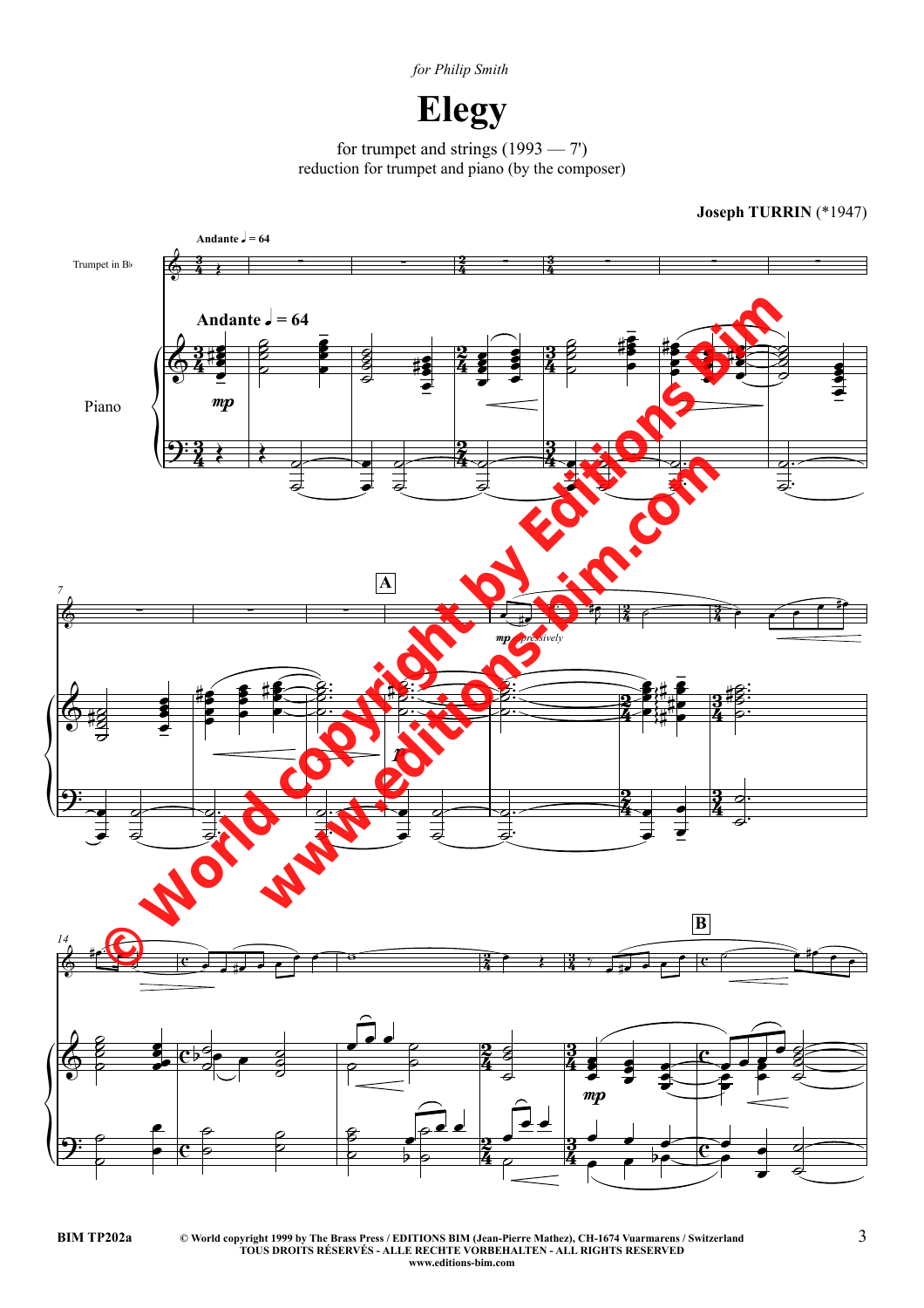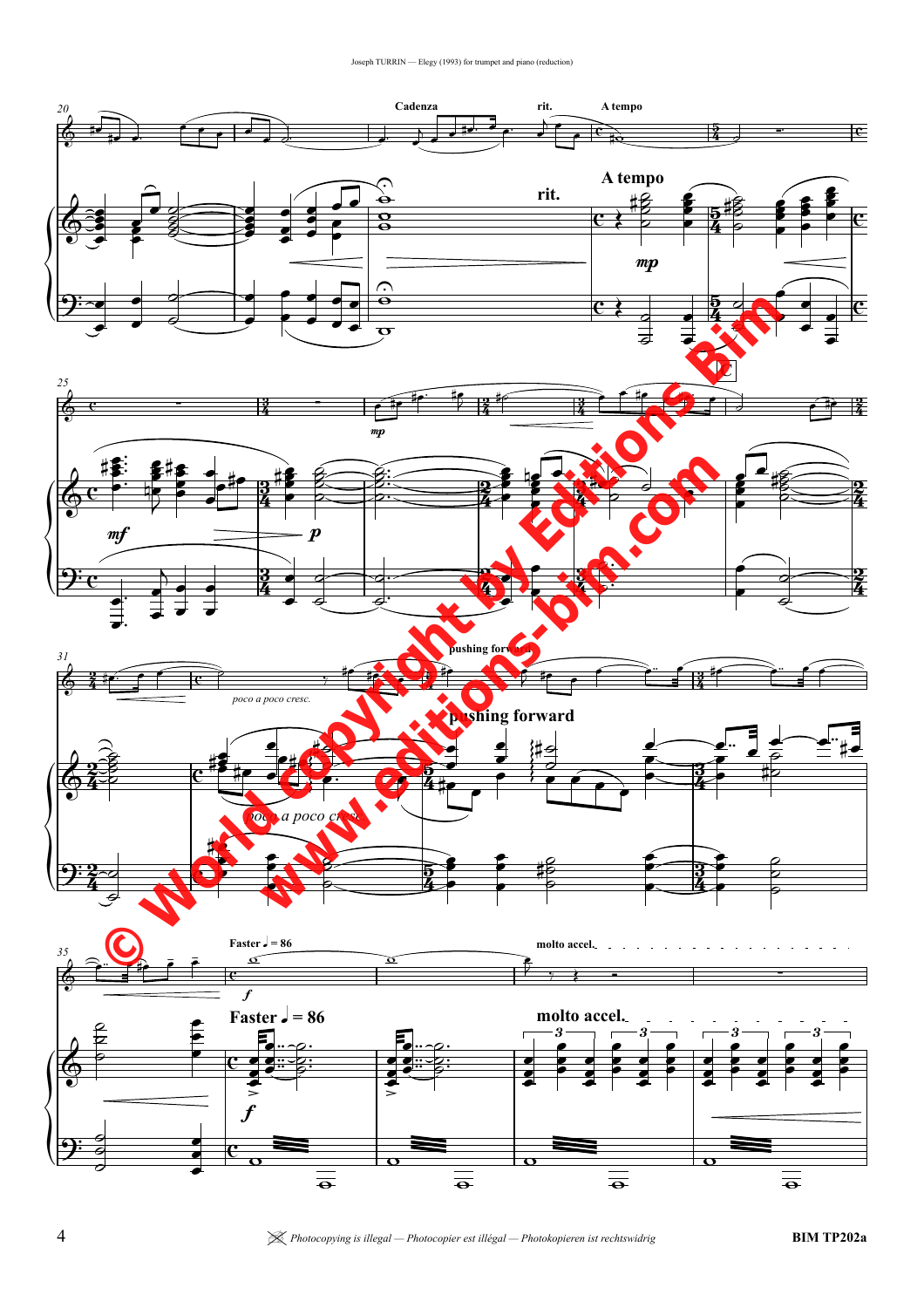## **Elegy**

for trumpet and string orchestra (1993 — 7')



**© World copyright 2006 by EDITIONS BIM (Jean-Pierre Mathez), CH-1674 Vuarmarens / Switzerland BIM TP202b** 3 **TOUS DROITS RÉSERVÉS - ALLE RECHTE VORBEHALTEN - ALL RIGHTS RESERVED www.editions-bim.com**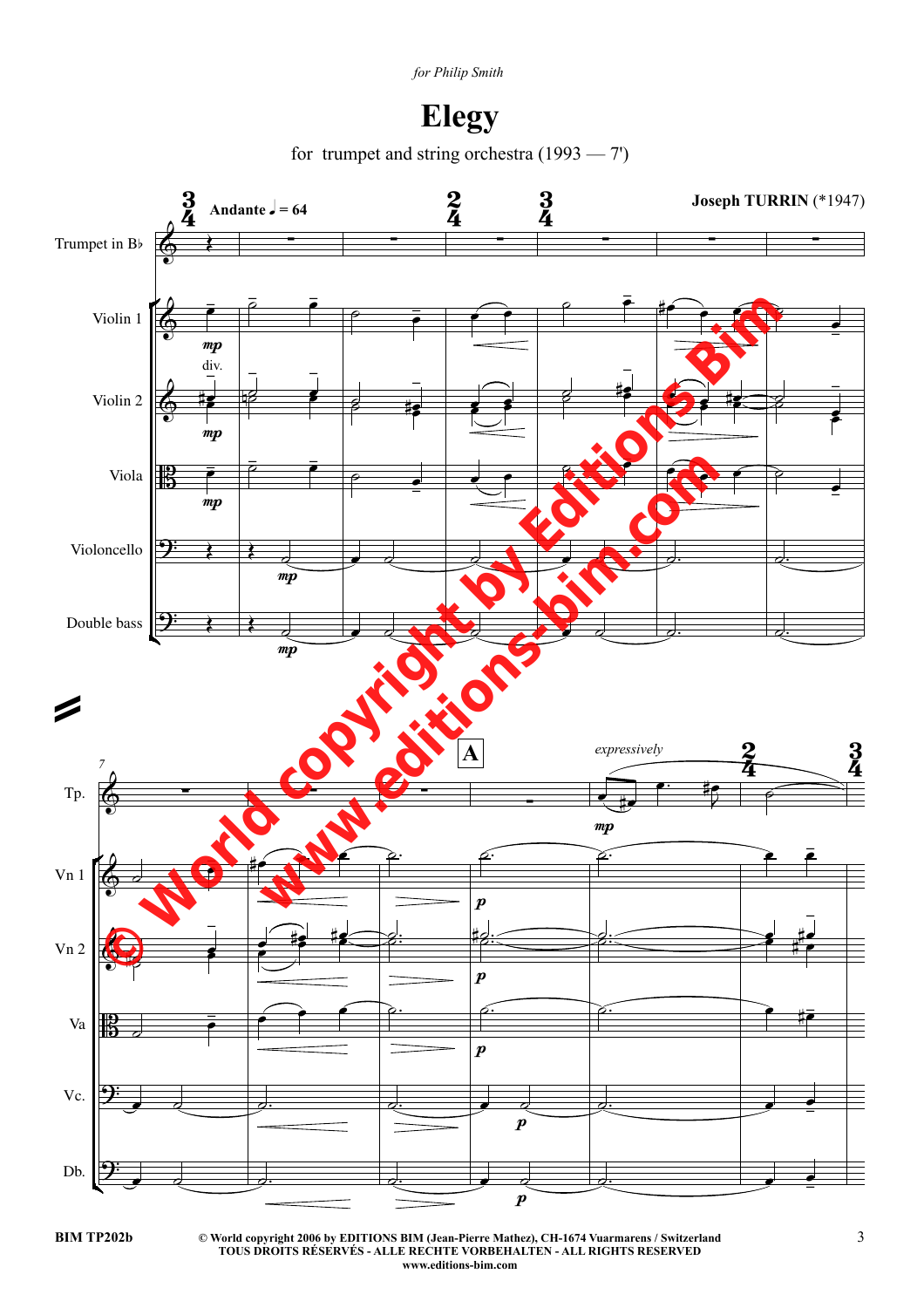Joseph Turrin — Elegy (1993) for trumpet and string orchestra

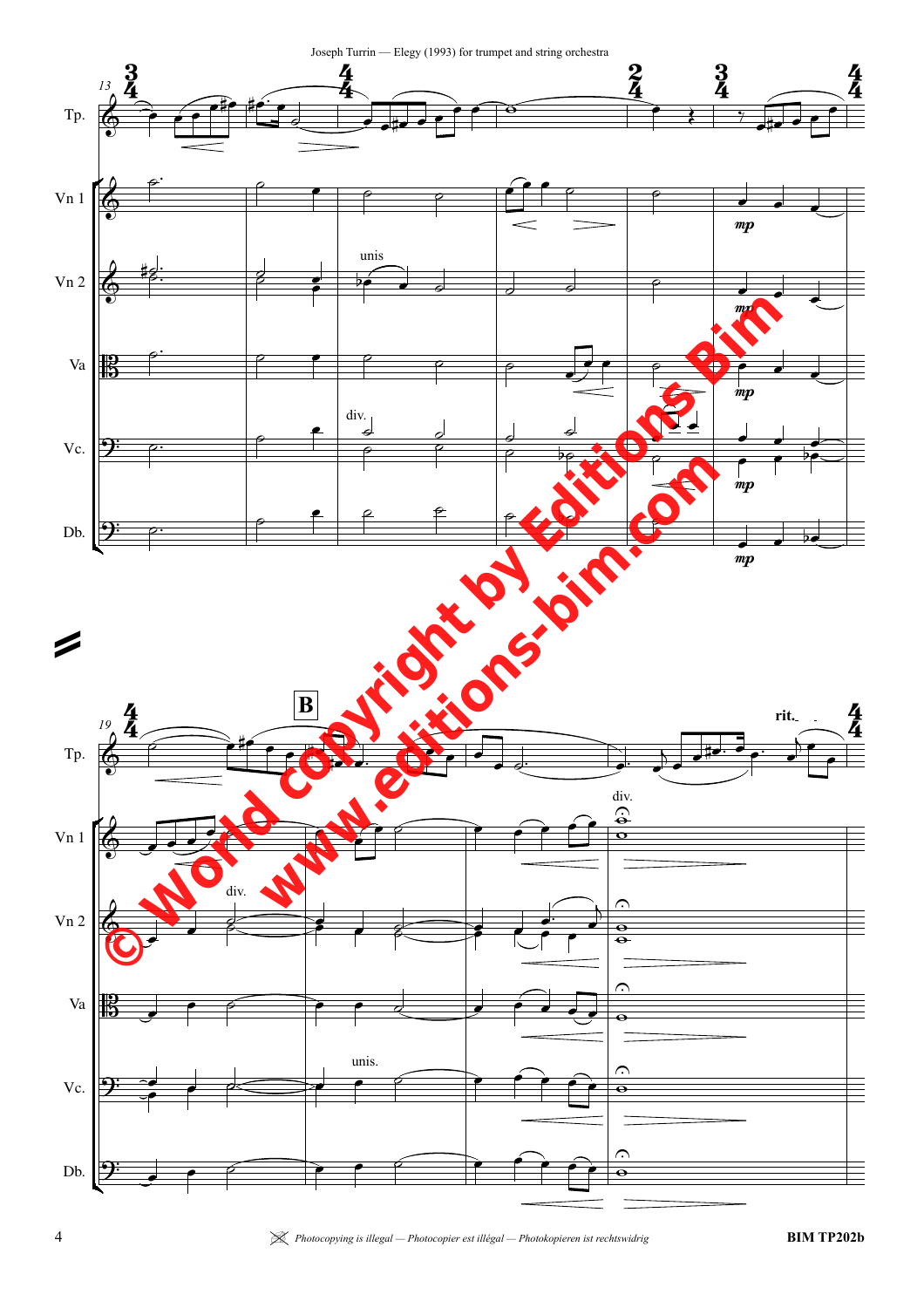